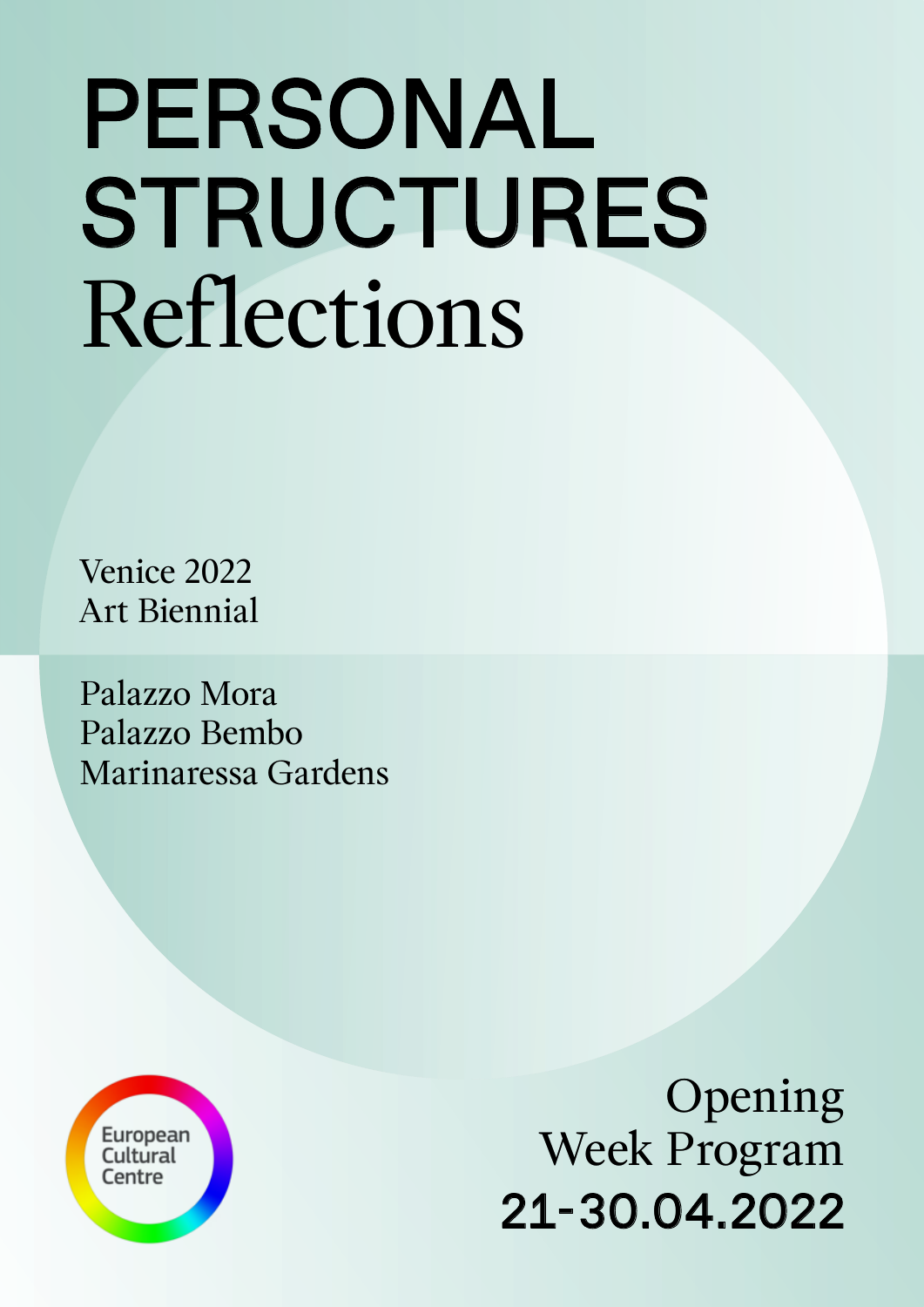## *Personal Structures - Reflections*

The Program

*Personal Structures* is a biennial contemporary art exhibition organised and hosted by the European Cultural Centre in Venice, Italy. Since 2011, it aims to feature and combine in the same space different expressions from artists that break away from any ideological, political and geographical barriers. The 2022 edition revolves around the idea of *reflections*, which embodies the dual meaning of a visible episode perceived by the eyes, and a mental deed stemming from the action of thinking and pondering with the mind. As envisioned by the ECC Italy curatorial team, the act of reflecting carries the potential to foresee possibilities and the responsibility of imagining a better future.

During the opening weeks of *Personal Structures – Reflections,* the European Cultural Centre is hosting multiple events both in-person and online, which will take place at the ECC venues and will also be live-streamed and shared on ECC's YouTube and Instagram channels. The programme includes an engaging artist talk by Galerie Myrtis, an interactive panel presented by the Spanish photo book fair Fiebre, sustainability workshops with artist Karen McCoy, and different stunning performances by artists who will bring their artworks to life.

For more details and to register for all the events visit the site [personalstructures.com/events](https://personalstructures.com/events/)



## Thursday 21 April

Talk by the European Cultural Academy with Carrie Able and Sam Light

3.00pm - 5.00pm Palazzo Michiel

Reception Event Gathering and Networking

5.00pm - 8.00pm Marinaressa Gardens | Levante

Reception Event Gathering and Networking 6.00pm - 10.00pm Palazzo Bembo & Palazzo Mora

#### Friday 22 April

Talk by the European Cultural Academy with Salma Zulfiqar and Romolo Del Deo  $2.00$ pm - 5.00pm Palazzo Michiel

Reception Event Gathering and Networking 5.00pm - 8.00pm Marinaressa Gardens | Levante

Reception Event Gathering and Networking 6.00pm - 10.00pm Palazzo Bembo & Palazzo Mora

Artistic Performance by Carrie Able 7.30pm - 8.00pm Palazzo Bembo

#### Saturday 23 April

The Migration Blanket Film Screening followed by Q&A 3.00pm - 4.30pm Palazzo Bembo

Artistic Performance by Marcelo Vega 3.30pm - 4.00pm Palazzo Mora

Reception Event Gathering and Networking 5.00pm - 8.00pm Marinaressa Gardens | Ponente

## Sunday 24 April

Fiebre Photobook Fest. 10 editions contributing to the promotion of photobooks 11.30am - 1.00pm Palazzo Michiel & Online

The Speculative Future of Blackness. Talk by Galerie Myrtis 2.00pm - 3.30pm Palazzo Michiel & Online

Artistic Performance by Helen Kirwan 5.00pm - 6.00pm Palazzo Bembo

#### Monday 25 April

Artistic Performance by Gabriel Schmitz

4.00pm - 4.30pm Palazzo Mora

Artistic Performance by Helen Kirwan 5.00pm - 6.00pm Palazzo Bembo

## Tuesday 26 April

Opera Aperta: Art, Education and Democracy. Talk by the University of Applied Arts Vienna in collaboration with Wiener Zeitung

7.00pm - 9.00pm Palazzo Michiel

Workshop by Karen McCoy: Making Baskets from Plant Leaves

3.30pm - 5.30pm Marinaressa Gardens | Levante

### Wednesday 27 April

Artistic Performance by Julia Fromm & Maurício Ianês followed by talk by the University of Applied Arts Vienna

4.00pm - 6.00pm Palazzo Mora

#### Thursday 28 April

Workshop by Karen McCoy: Composting in Your Kitchen 3.30pm - 5.30pm Marinaressa Gardens | Levante

#### Friday 29 April

Dialogue between Vivianne Duchini, Valeria Boncompagni & Giordana Naccari. Un viaggio attraverso la cera persa.

5.00pm - 6.30pm Marinaressa Gardens | Levante

#### Saturday 30 April

Workshop by Karen McCoy: Making Baskets from Plant Leaves 3.30pm - 5.30pm Marinaressa Gardens | Levante